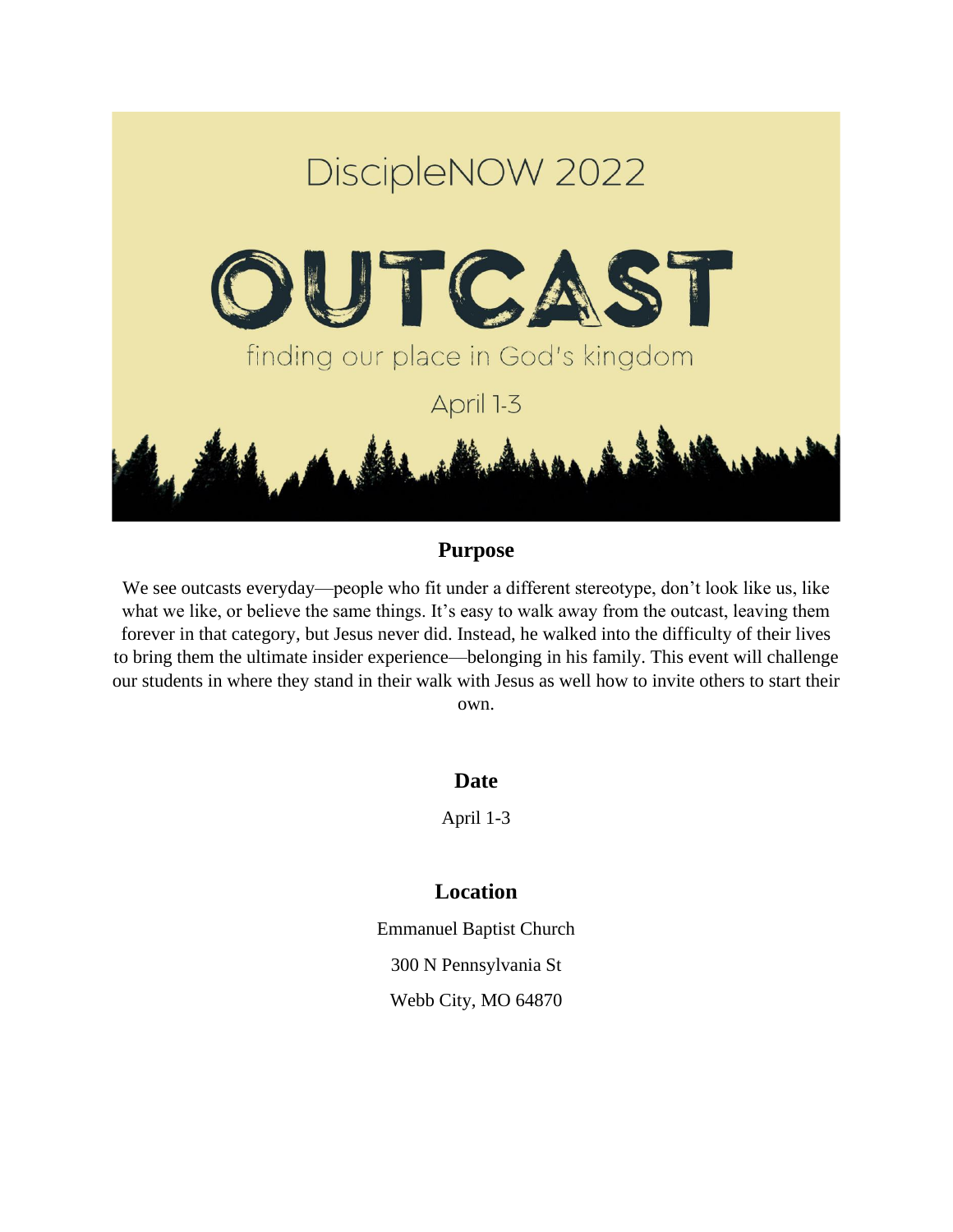### **Worship**

Nathan White

Worship Pastor, Calvary Baptist Church (Joplin)

### **Speaker**

Tyler Shipley Senior Pastor, FBC Huntsville

#### **Overnight Sleeping Arrangements**

Host Homes All Boys: Kavan & Lynne Stull (417.540.0456) All Girls: Joel & Ginger Gibson (417.310.2254)

## **Packing List**

Bible & Notebook

Pens & Highlighter

Pillow & Sleeping Bag

Clothing for 2 days & Service Project Clothes

PJ's

Comfortable Shoes

Hygiene Bag

Towel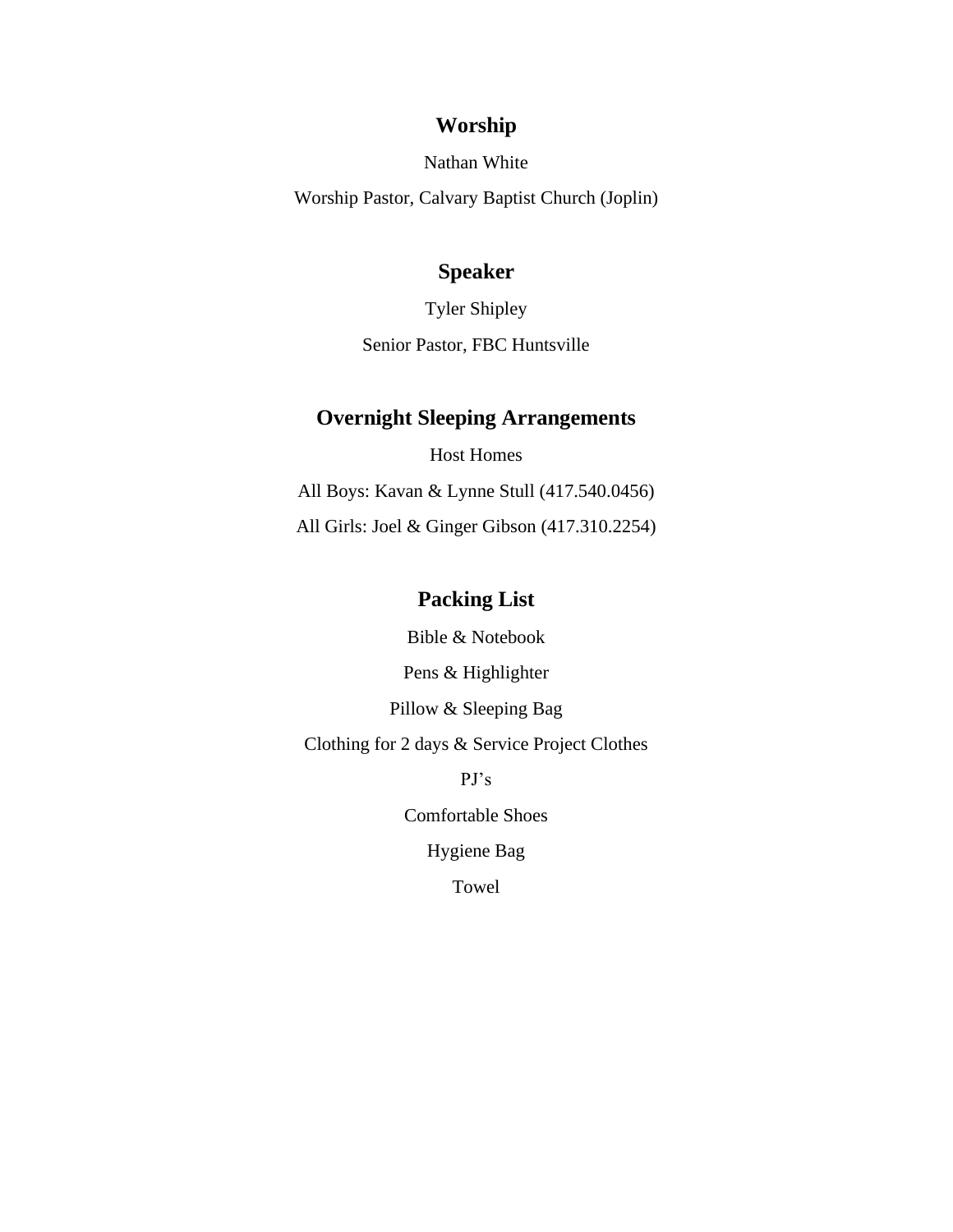### **Important Details**

We recommend each student brings a Bible, notebook, and pen for worship and breakout sessions.

During the weekend, students will not return home but instead stay at host homes for sleeping arrangements. The names and numbers of each host home are listed above, as well as which grade/gender will staying at that home. If there are any changes to this information, the parents will be notified ahead of time. Each host home will have been properly screened by our Child Protection Policy (you can find this at ebcwc.org/kids).

There will be a service project during the event. Please bring appropriate clothing to work in. The service project will take place at Emmanuel.

Please drop off your student at the time listed so we the event can start on time. If your student needs a ride to Emmanuel or needs to be dropped off after the event, please let us know.

Each student will need to sign and turn in an activity consent form if you have not done so already. They are available online for print @ ebcwc.org/student or you can pick one up in the church office.

For any further questions please contact Pastor Philip in the church office.